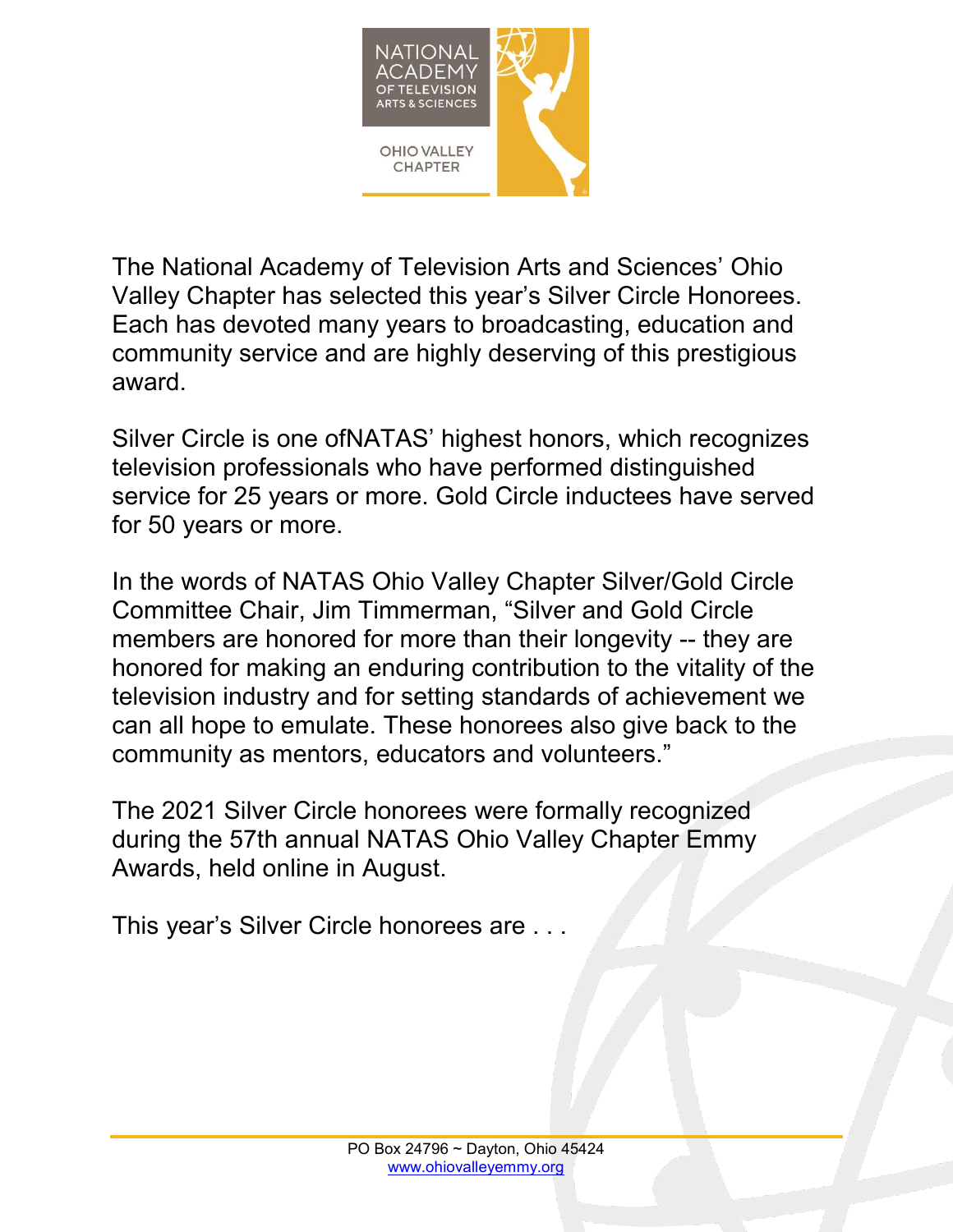#### **Susan Dinkel**

News Director/ **Anchor** WTHI (CBS) Terre Haute, IN



Western Indiana's Wabash Valley is the top of the world for Susan Dinkel. Here her roots run deep, the pride of the people is in her heart and since 1995, her local WTHI TV 10 has been her career. Oh sure, Susie had the talent and charisma to handpick any career path she wanted, so she did; she stayed in hometown Terre Haute. The earlier years saw her shine as an intern, general assignment reporter and one of the youngest weekend and morning show anchors in station history. In 2003, she rose to Assistant News Director, progressing to News Director three years later garnering her team a Special Achievement Regional Emmy Award. But to Susan, her voice is not just one of news but one of empowerment. She leads the next generation by example giving opportunity to students and promising employees who hold the keys to journalism's future just as her beloved community had done for her.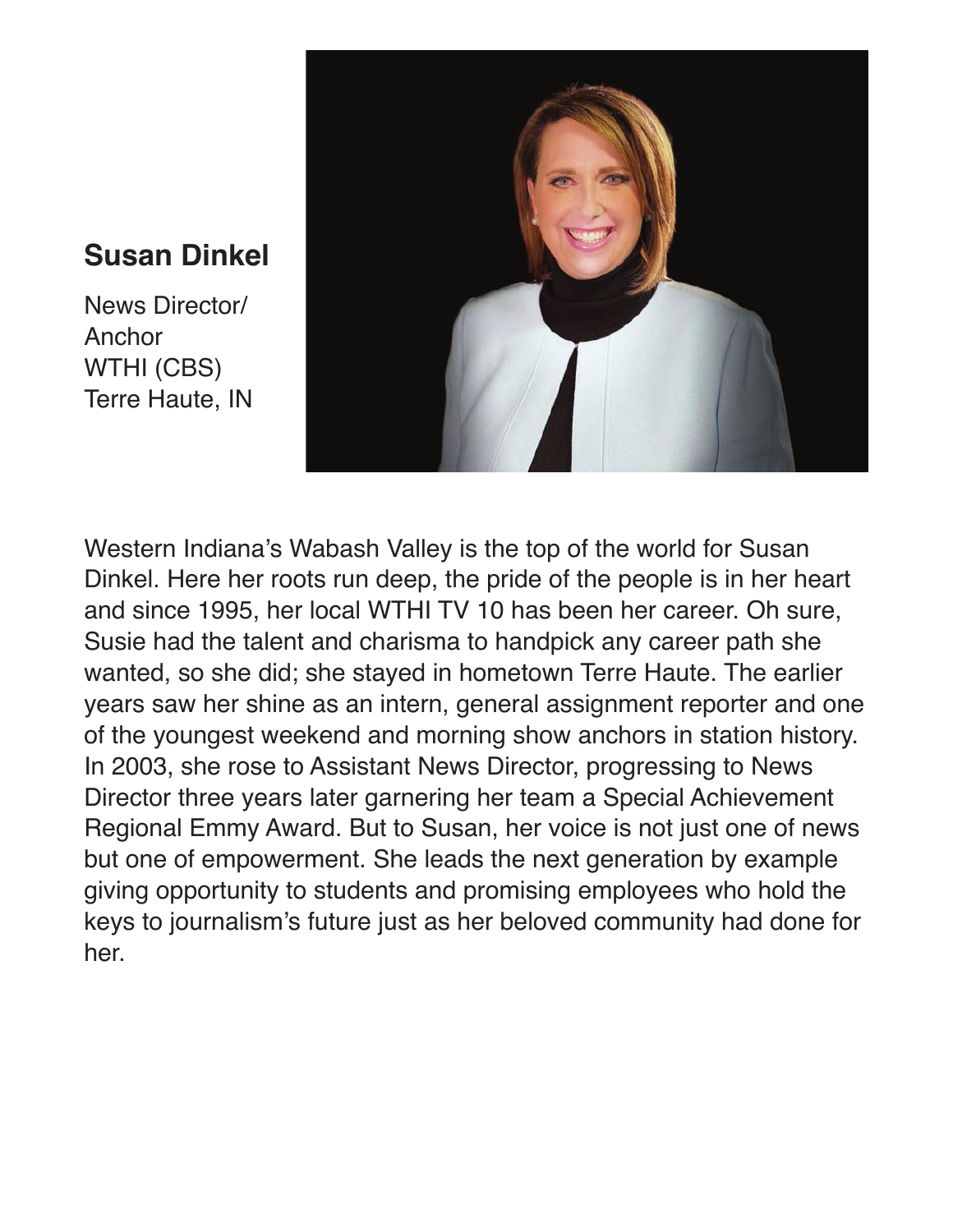### **Scott Eckhardt**

Special Projects Photographer/ Producer WLKY (CBS) Louisville, KY



A 1994 product of Indiana University, video producer Scott Eckhardt has raised standards at every stop along a stellar career. This has included dozens of humbled walks to the Emmy Awards podium with some of the most decorated reporters in the business. Eckhardt is also as a 5-time Edward R. Murrow Regional Award recipient, an Eclipse Award winner as well as being named videographer and photographer of the year by prestigious organizations. While Scott has enjoyed positions with WTVW Evansville, WCNC Charlotte and KDVR Denver, he has chosen to give his heart and soul to the people and stories of WLKY 32 in Louisville. There, he has been absorbed by the Kentucky Derby, the thoroughbred industry and the station's vast community engagements. His special projects include the March of Dimes, Juvenile Diabetes Research Foundation and the annual WLKY Bell Awards honoring the unsung heroes of outstanding community service. Colleagues perhaps say it best, "Through his work, he is the man that defines the moments."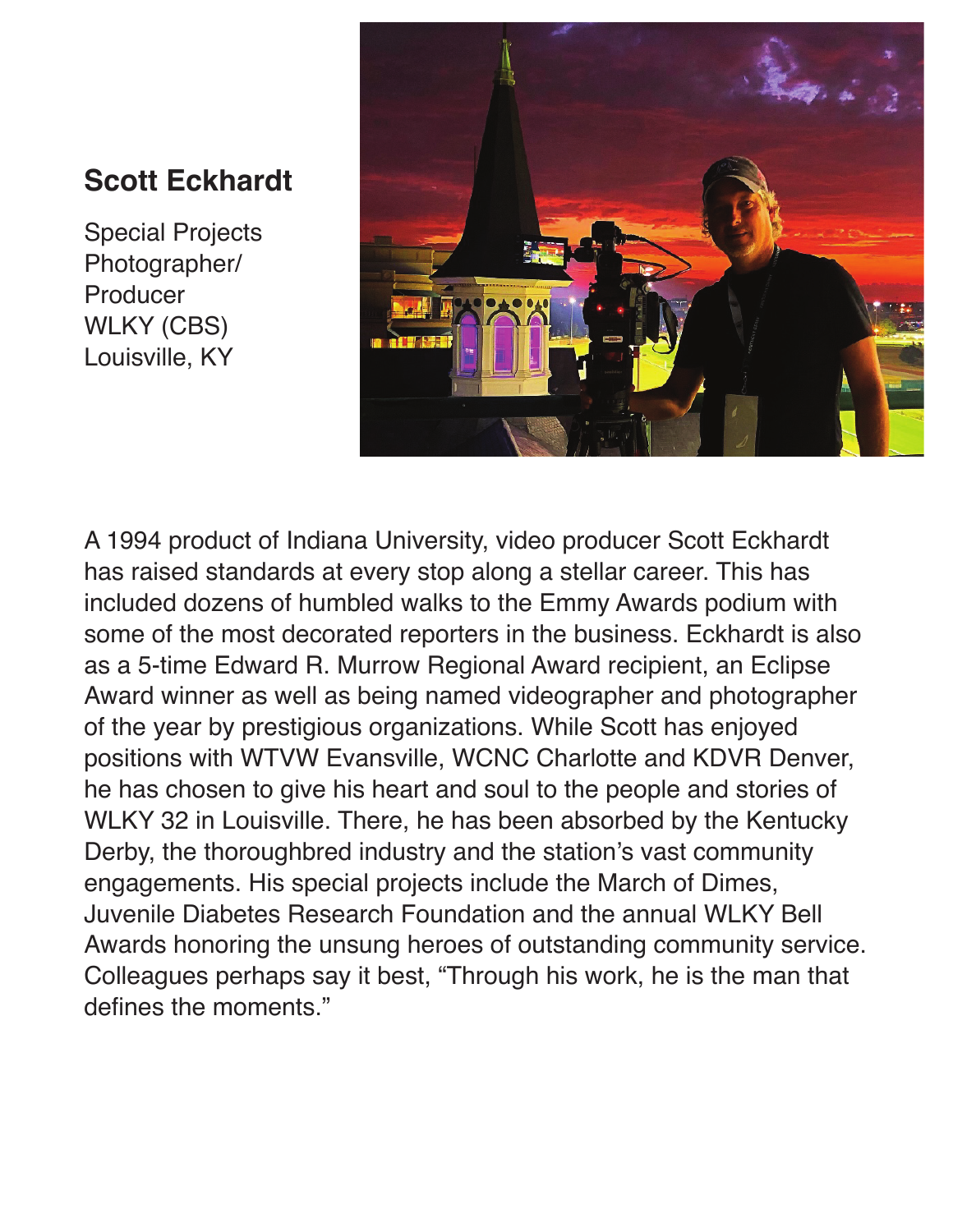

## **Courtis Fuller**

Reporter/Anchor WLWT (NBC) Cincinnati, OH

Often, there is a second side to a person, but not in the case of anchor/ reporter Courtis Fuller. He is Cincinnati - its news, its issues, its events, its people. While his roots are in Pittsburgh, he has been one with the Queen City and WLWT 5 since 1988. The three-time Emmy-winning weekend news anchor lives to bring the trust of the anchor chair into his community. If there is a story to tell, you want Courtis to tell it. His connection with both news and neighborhoods is reflected in the community affairs program he hosts, "Let's Talk Cincy." Other examples include decades of emceeing the annual Martin Luther King, Jr celebration, serving the Greater Cincinnati Tall Stacks Commission, Cincinnati Symphony Orchestra Board of Trustees, the Cincinnati Scholarship Foundation among many others. He became further involved with a mayoral run in 2001 and an official proclamation of "Courtis Fuller Day" on February 12, 2021. He is the one who always wishes you a good night and a better tomorrow. While there is no second side to this honoree, it would be hard to imagine one the tristate could like better.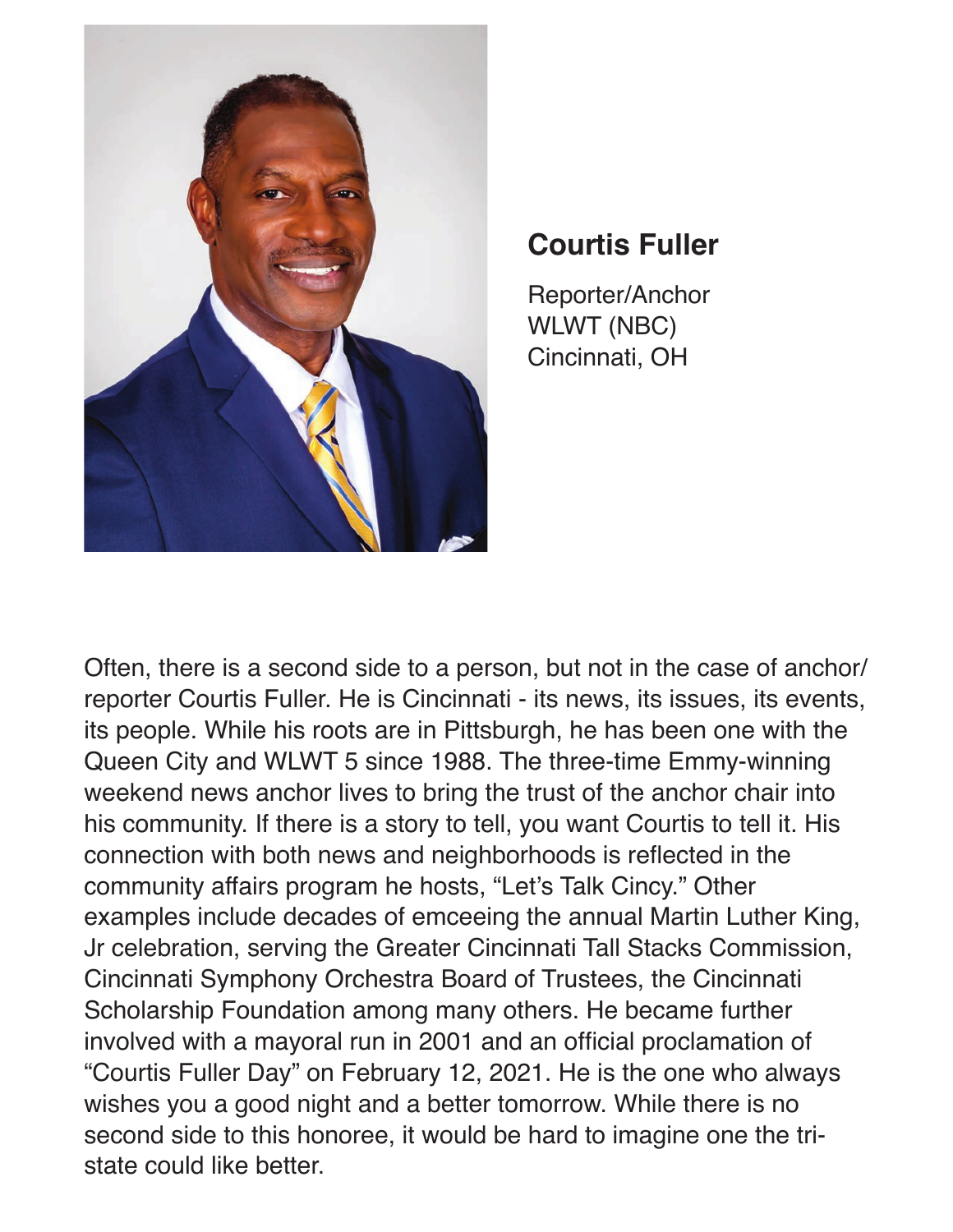

# **Arnie Harrah**

Newscast Director WDRB (Fox) Louisville, KY

Ten watts don't sound like much, but they were all Arnie Harrah needed to launch a lifetime. In 1969, during a time when FM was largely unknown, Marshall University's WMUL FM whet his appetite for live broadcasts. This continued by running camera, floor directing and sports anchoring at nearby WOWK TV 13. Behind the scenes was his true calling. He followed this cue to Lexington's WTVQ 36 from 1975 to 1982 where he served as newscast director mixed with duties in master control and technical production. The challenge of larger markets lured him to WHAS 11 in Louisville, Media General Cable near Washington, DC before returning to the Derby City in 1990 for an 18-year journey with WDRB 41. There, Arnie solidified a carefully crafted team to transform the once-independent station into a prominent news leader, beginning with "The News at 10." Harrah was among the first to establish the *late news an hour earlier* concept which is now a fixture among Fox programming affiliates nationwide. With more than 15,000 newscasts to his credit, none were possible without his consistently calm demeanor ready to face surprises that news, events and producers could hurl his way. From 10 watts to 10pm and beyond, Arnie is forever remembered for his 100%.